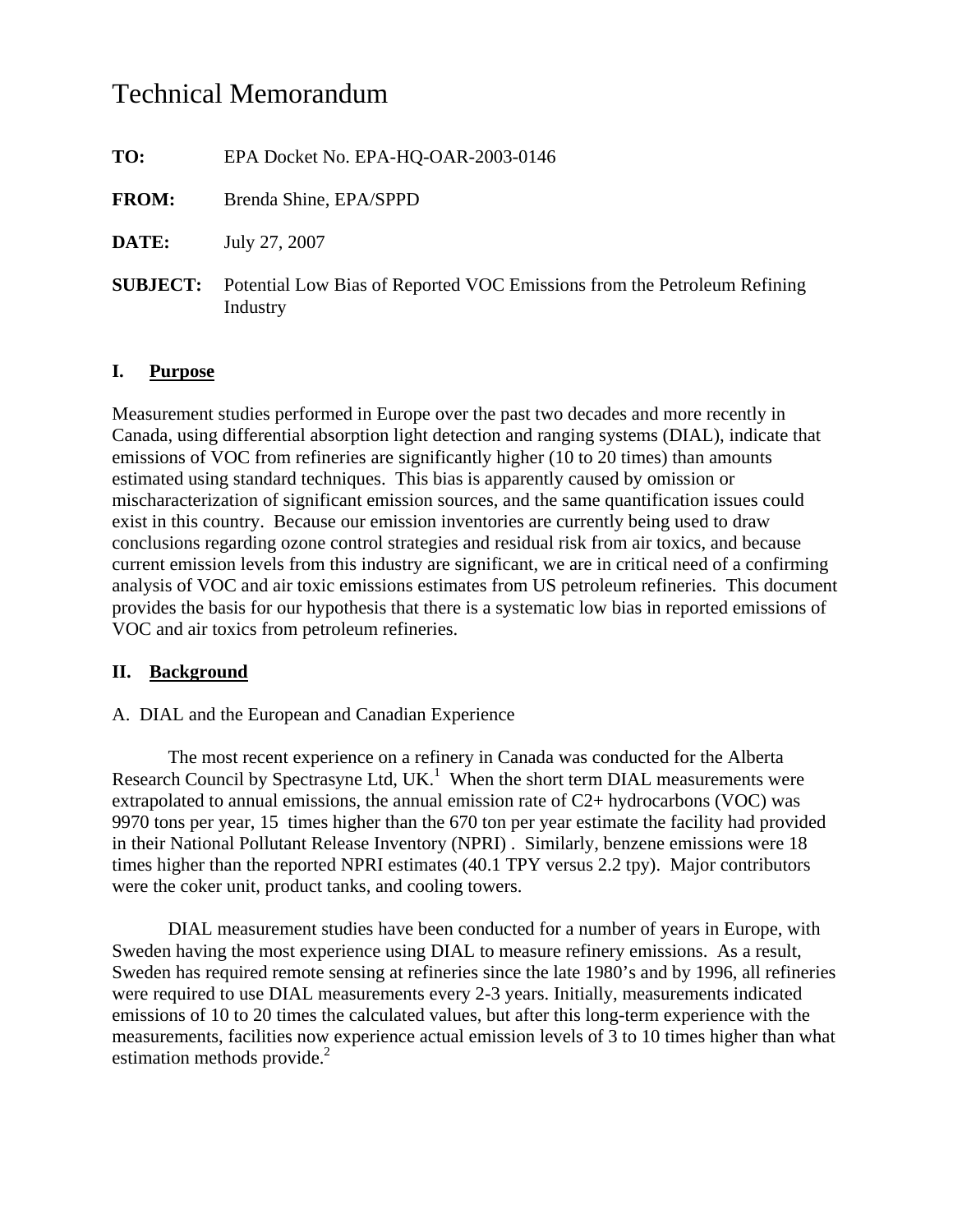## July 27, 2007 Page 2

 In Britain, the National Physical Laboratory (NPL) developed the source and detection systems for the infrared DIAL in the mid to late 1980s. A joint project with British Petroleum commercialized the system in the late 1980s and spun off Spectrasyne Ltd. to provide the service and equipment. Both entities currently offer measurement capabilities at this time.

 In general, the NPL notes that estimated emissions for a facility are lower than DIAL measurements, often due to facilities not including sources in their inventories or from malfunctioning equipment that is not normally monitored. For refineries, the NPL has found that emissions vary from 0.07 weight percent (wt %) to 0.3 wt % of crude throughput, with the average values at about 0.2 wt % of throughput.<sup>3</sup> Similarly, emissions, as a percentage of crude throughput from the Alberta refinery study represented 0.21 wt % of refinery throughput, while fugitive emissions accounted for 0.17 wt % of throughput.<sup>4</sup>

 In addition to experience in Britain and Sweden, DIAL measurements on refineries have been conducted in a number of European countries, including Belgium, the Czech Republic, and Germany, and Germany also has formal standards pertaining to the application of DIAL.<sup>5</sup>

#### B. Validation of DIAL

 The general experience reported in the literature from the application of DIAL technology to quantify atmospheric emissions at petroleum refineries has been that, despite some limitations, DIAL is able to accurately quantify the amount of VOC emissions occurring at the time of measurement.<sup>6</sup> There have been a number of validation studies conducted by the NPL and other groups. During an NPL verification project, the DIAL measurements for a known methane release were within +- 10 percent of the actual values. In other experiments, the DIAL measurements were within +- 12 percent of the actual value of an aliphatic hydrocarbon plume and within +-15% of a toluene plume. Wind speed measurements, used to calculate flux, were cited as responsible for a significant part of the error.<sup>7</sup> Spectrasyne Ltd also conducted a number of mass emission correlation exercises between DIAL and other measurement techniques, including SF6 tracer gas releases and controlled releases of methane from a point source and a marine tanker vent. In all these exercises, the maximum divergence from the DIAL measurements recorded was 15%.<sup>8</sup> Finally, we note that CONCAWE, the European Oil industry's organization for environment, health, and safety conducted a study to compare DIAL measurements with flux measurements and AP-42 equations. The study showed that DIAL measurements were slightly lower than CONCAWE's flux measurements, and that the AP-42 equations compared well on an hourly basis.<sup>9</sup> The study was cited by the American Petroleum Institute in response to the Alberta Research Council Report addressing storage tank emission estimates as measured by DIAL and the validity of the AP-42 equations. The details of the modeling assumptions were provided for the measurement period; hourly average wind speed was used to estimate emissions for a given hour and these were the results compared. However, the AP-42 equations are set up to calculate yearly emissions using annual average inputs. Similar to the concern voiced by API discussed below regarding the extrapolation of hourly measurements to yearly estimates, this detailed modeling assessment does not necessarily indicate that the annual average inputs to the AP-42 equations yield good annual average estimates as asserted by the API letter.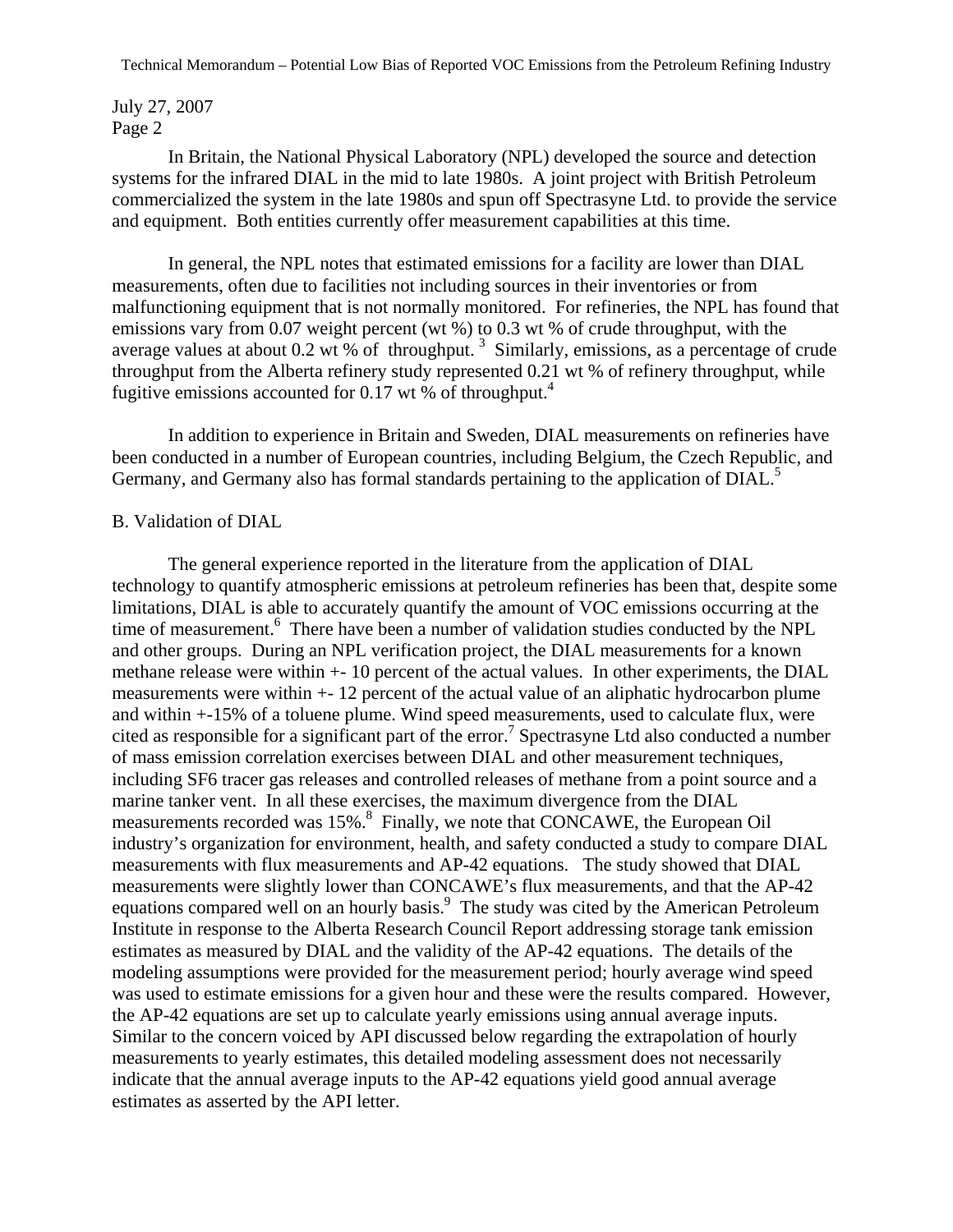July 27, 2007 Page 3

## C. Industry's Response

 As noted above, the American Petroleum Institute (API) prepared a letter taking issue with the comparison of the DIAL Canada study and the API estimation methods (AP-42 equations). <sup>10</sup> Additionally, Rob Ferry, API Consultant prepared a critique of the use of the DIAL method for quantifying VOC emissions. Generally, API's objection to the Canadian reports is not that the DIAL measurements are incorrect, but that they were taken over an inadequate time period to allow them to be used for calculating a yearly emission number. Secondly, they note that higher than expected emissions generally occur when there are extraordinary conditions or when emission sources are not properly operated or maintained.

## **III. VOC and Air Toxic Emissions from US Refineries and Bias**

A. Current US Refinery Estimates and How They Compare to Measured Emissions

 The 2002 national emissions inventory (NEI) indicates that there are 128,000 tons per year of VOC reported, and approximately 1000 tons per year of benzene reported emitted from approximately 150 refineries operating in the US. The total crude capacity of these refineries is approximately 16 MM bbls/day; assuming actual throughput is close to capacity, and using a crude specific gravity of .85, the average VOC emission factor is approximately .015 wt % of crude throughput, or about 4 times lower than the lowest emissions factor measured for VOC by the NPL DIAL system and an order of magnitude lower than the average NPL factor and the Alberta Research Council factor of 0.2 wt % VOC. The average benzene emission factor is 0.0001 wt%, approximately one-fifth of the 0.0005 wt % factor measured by the Alberta Research Council.

## B. Omissions and Mischaracterizations

 As discussed previously, the general consensus from the Canadian and European studies regarding the reasons for a low bias in reporting of emissions from the industry is related to the omission or mischaracterization of significant emission sources, among them:

- exclusion of upsets, malfunctions, startups, and shutdowns from emissions inventories
- omission of sources that are unexpected or not measured, such as leaks in heat exchanger systems or emissions from process sewers
- exclusion of emission events such as tank roof landings
- improper characterization of input parameters for emission models such as not using actual tank or material properties in the AP-42 tank emission estimation methodologies

In general, our U.S. experience indicates that the same characterization and quantification issues exist at our U.S. refineries, as discussed in greater detail below.

1. Exclusion of Upsets, Malfunctions, Startups, and Shutdowns from Emission Inventories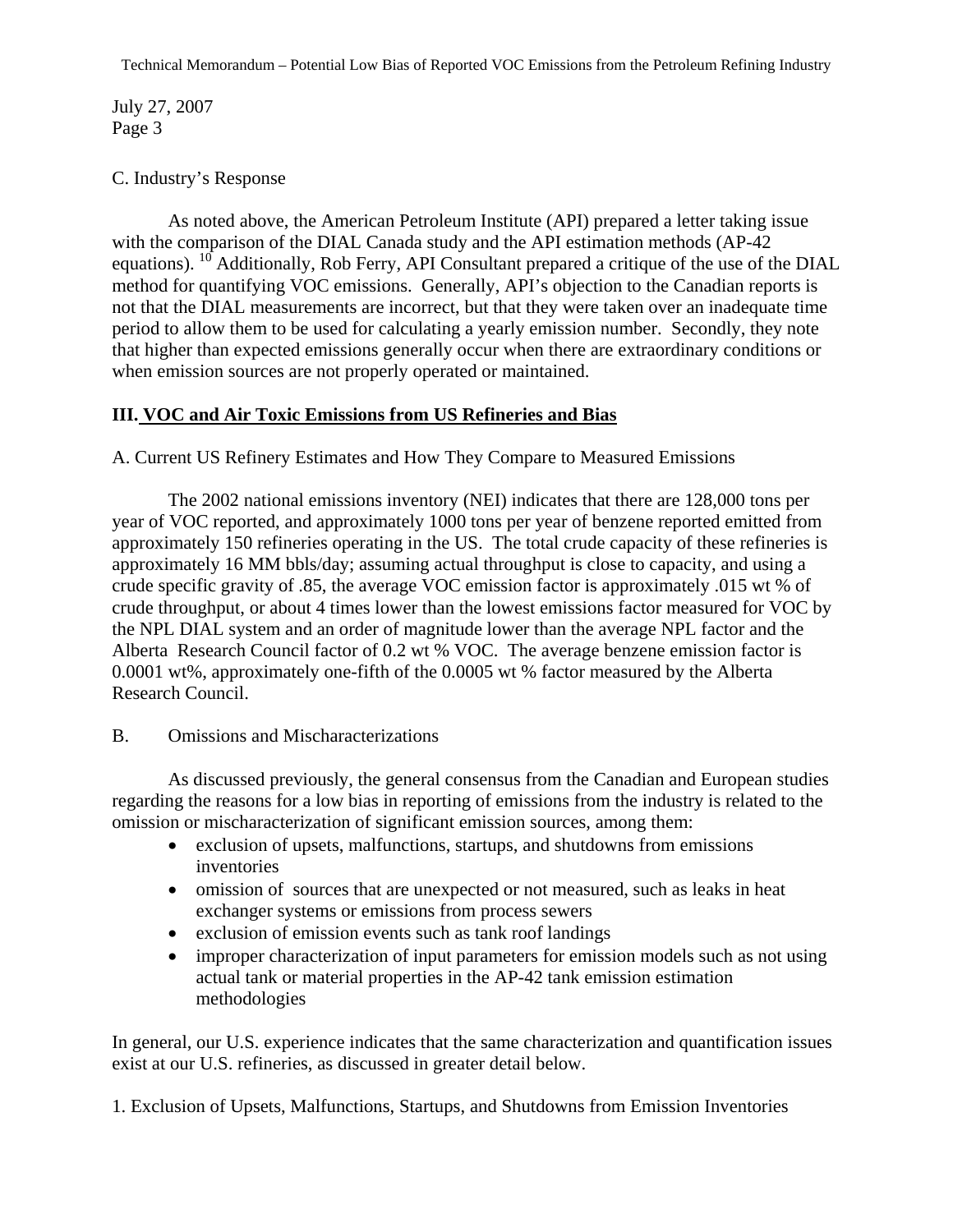July 27, 2007 Page 4

 Our current National Emissions Inventory does not identify upsets, startups, or shutdowns as emission events, nor is the data specifically requested from the reporters (the states). In trying to understanding the order of magnitude of SSM and upsets in relation to routine operations, we reviewed the emission inventory data from the Texas Commission on Environmental Quality (TCEQ) for the 2004 reporting year. This data set contains emissions data for 30 of the approximately 150 U.S. refineries and accounts for over 25% of the US refining capacity. Additionally, the TCEQ inventory identifies emissions from routine events separately from upsets, startups, and shutdowns, so a comparison of reported emissions is possible. In general, the quantity of emissions reported as non-routine is smaller than the routine emissions. For VOC-unclassified contaminant, emissions of upsets and SSM were 5% of the emissions reported from routine events (578 TPY versus 11,032 TPY). However, for some compounds, such as 1,3-butadiene, emissions from SSM and upsets accounted for as much as 20% of the routine emissions (19.8 TPY versus 91 TPY). Additionally, for certain types of emission points, emissions from startups, shutdowns, and malfunctions make up the majority of the emissions. Finally, we should note that this comparison was done between *reported* upsets and SSM events and *reported* routine emissions. This comparison does not consider events such as upsets and SSM events are not properly characterized and reported to begin with.

#### 2. Omission of Sources that are Unexpected or Not Measured

 A number of emission events that are not measured or expected are in turn not characterized or reported in our inventories. For example, monitoring of cooling tower water return for VOC is required at some refineries because of state permitting and RACT rules, but not required on refineries at the Federal level (eg., by the Petroleum Refinery MACT standard.) Additionally, speciation of the VOC to individual HAP compounds is typically not required. Because there is no requirement to monitor for leaks, there is, in effect, no systematic mechanism for facility owners and operator to identify, quantify, and control emissions in a timely way. Further, there is potential for high emissions of VOC and HAP from such events. For example, in one release report submitted to the National Response Center in 2006, a facility initially reported potential emissions of 700 lbs/day each of benzene, toluene, and xylene from a reformer unit cooling tower, based on sampling of their cooling water return and the expected composition of the process streams that were being cooled. Upon further analysis and speciation of the cooling water, however, the facility submitted a final report indicating that the exchanger had leaked 800 lbs/day of propane and isobutane for approximately 8 days<sup>11</sup>. It is important to note that this facility monitored the tower and this is the reason why the leak was identified and reported. However, many refineries do not conduct routine cooling tower water monitoring. In a sampling of the refining industry to be used to supplement our emissions inventory for the purpose of risk modeling, we surveyed 22 refineries and requested emissions of benzene. Out of the 22 facilities surveyed, only 3 indicated that they have sampled their cooling towers for leaks. The remaining facilities that did report emissions used AP-42 VOC emission factors for cooling towers and an assumed speciation for benzene. Five facilities simply reported 0.

 Another area that could be systematically overlooked in the process of quantifying emissions is the delayed coking process. In the measurements conducted at the Alberta Refinery,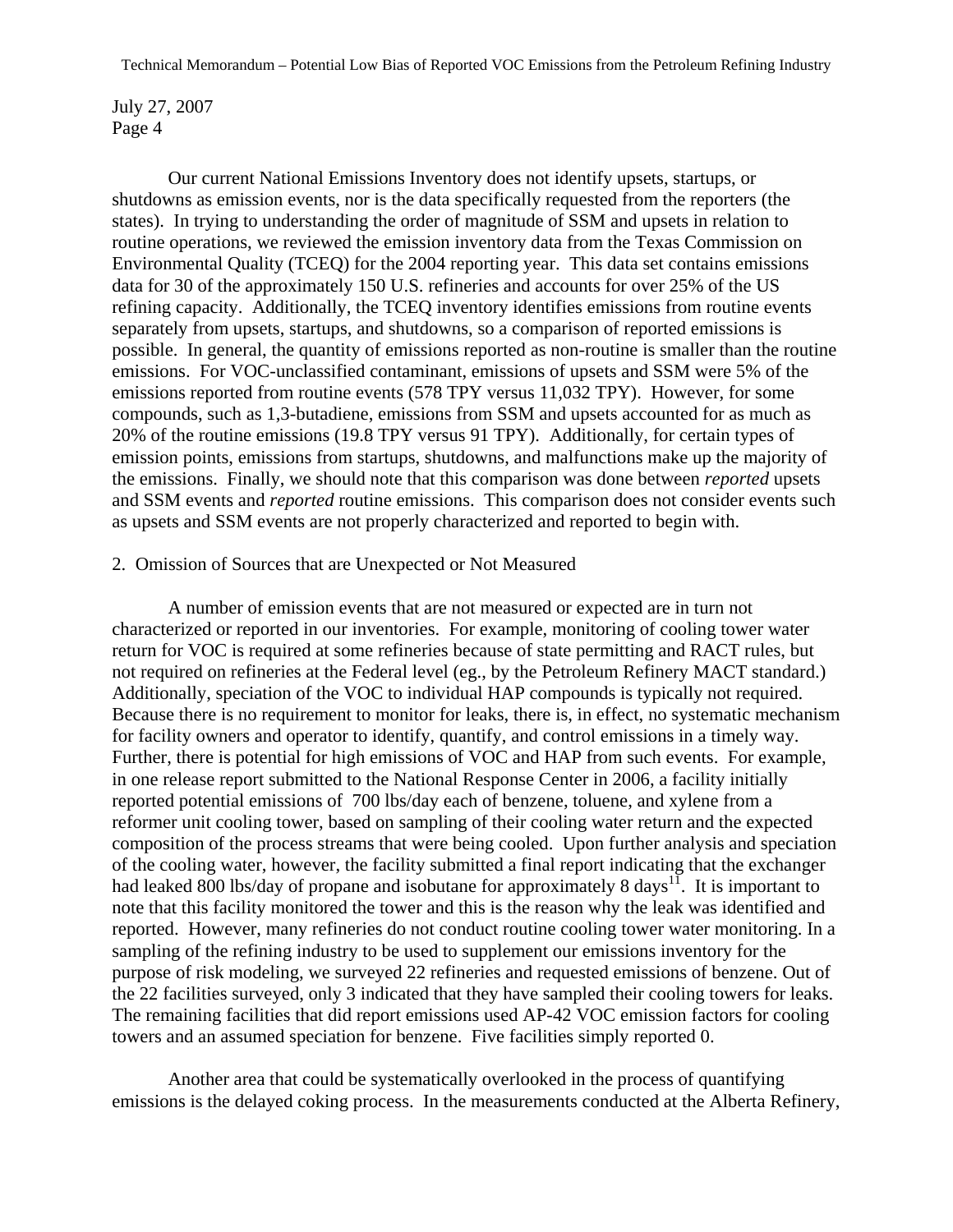July 27, 2007 Page 5

the coker area contributed to over 15% of the site VOC emissions and 26% of the benzene emissions, and measurements were made when the coke from the delayed coking unit was being drilled (after full water quench) and when it was not. Emissions were high when the coke was being drilled.<sup>12</sup> We note that currently, U.S refiners do not report any fugitive emissions of VOC or benzene from the delayed coking cutting/drilling/coke recovery process.

 Similar concerns may be warranted regarding the wastewater treatment emission estimates. A recent Bay Area (BA) AQMD study evaluated collection system emissions for five Bay Area refineries<sup>13</sup>. Utilizing extensive sampling, flow measurements, and detailed TOXCHEM+ modeling, the study showed that 4 of the 5 refineries underestimated the VOC emissions from their wastewater collection system. Two refinery estimates were within a factor of two of the BA AQMD estimate (one higher and one lower), but one refinery had underestimated its emissions by a factor of 40 and another refinery underestimated its emissions by a factor of 1,400. In reviewing the emission estimates reported by the residual risk survey respondents for wastewater collection and treatment systems, we also note surprisingly low estimates for several refineries.

#### 3. Exclusion of Emission Events Such as Tank Landings

 Floating roofs are an effective method of controlling VOC emissions from storage tanks because they prevent direct contact of the stored liquid with ambient air and limit the creation of a saturated vapor in the headspace of the tank. However, if the liquid level in the tank is lowered to below the surface of the floating roof support legs, the roof will land on its legs, creating a saturated vapor space and limiting the control efficiency of the floating roof. Until recently, there had not been a generally accepted method available to estimate air emissions during the period when a floating roof was landed. TCEQ estimates that underreported landing loss emissions in the Houston-Galveston area alone totaled over 7000 tons of VOC in 2003.<sup>14</sup> EPA recently updated AP-42 to include API methodology for calculating roof landing losses. However, as with cooling tower leak monitoring, there does not appear to be a systematic mechanism on the Federal level for facility owners to identify, quantify, and control these events, although TCEQ has proposed rulemaking to limit the circumstances under which tank landings occur and has issued guidelines for reporting of these events in their inventories.

#### 4. Improper Characterization of Parameters in Estimation Methodologies

 All of the refinery measurements indicate that storage tanks are a major source of VOC emissions. In the Alberta refinery measurement study, emissions of VOC were 30 times higher and emissions of benzene were 100 times higher than emissions calculated using AP-42 equations. The AP-42 equations require a number of inputs about the tank and material characteristics and storage conditions. Mischaracterization of these inputs could lead to erroneous results and API points out that when the DIAL measurements indicate unexpectedly high emissions, it is either because conditions are on the high side of the range expected (eg., temperature, wind speed, or liquid level), or that conditions may be outside the scope of the method. These conditions include loading of non-stabilized crudes, or maintenance conditions, such as seal failures on floating roof tanks.<sup>15</sup> We agree that both of these concerns are potential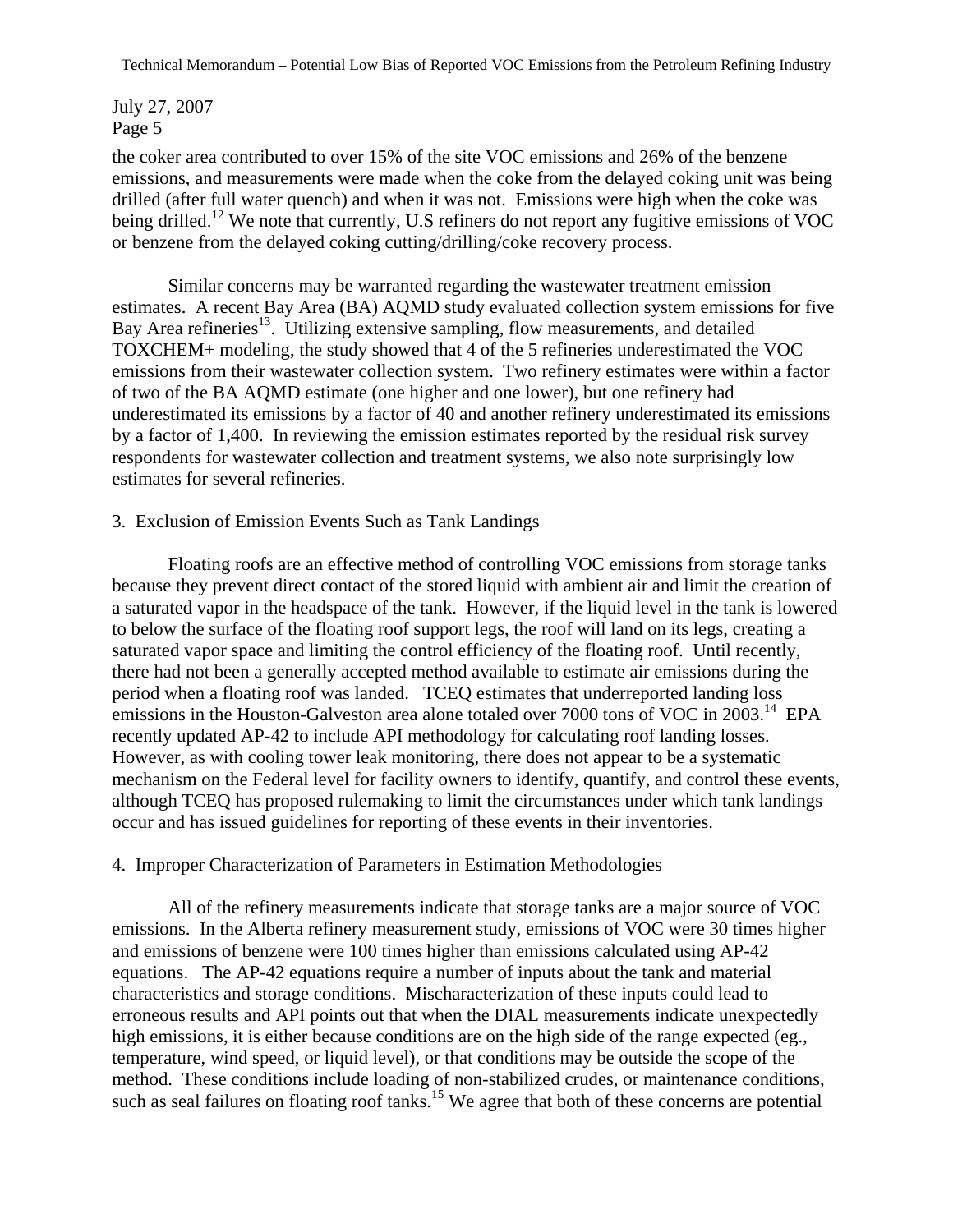July 27, 2007 Page 6

sources of uncertainty, and that they could explain why the DIAL studies were higher than actual. However, while these uncertainties could explain differences on the order of two or three, it is difficult to explain differences on the order of 30 to 100. Given the magnitude of the difference, either emissions are zero most of the time (when events are not on the high side) or the annual emissions estimates are too low. No direct information is available on the actual condition of the tanks to assess if they were properly modeled. Further, there are numerous examples of tank maintenance issues that, if not characterized properly, would lead to erroneous results. For example, on March 11, 2003, the South Coast Air Quality Management District (SC AQMD) filed suit against BP West Coast Products, LLC. Most of the allegations accuse the company of failing to properly inspect and maintain 26 storage tanks equipped with floating roofs, as required under SC AQMD Rule 463. SC AQMD inspections revealed that more than 80 percent of the tanks had numerous leaks, gaps, torn seals, and other defects that caused excess emissions.<sup>16</sup>

#### C. General Indicators of Low Emission Reporting Bias

 Evidence regarding the underestimation of VOC emissions has been reported in the past. Of note is the Texas Air Quality Study-2000, where ambient concentrations of highly reactive VOC were found to be 10 to 1000 times higher than were reported in the Texas emission inventory for that year, and the NARSTO Emission Inventory Assessment which necessitated that reported VOC emissions be multiplied six fold before models and ambient measurements correlated. Finally, EPA's Office of Inspector General, in a March 22, 2006 report specifically recognized that the problem of under reporting of VOC emissions from the refining sector and concurred with the Agency shifting towards more direct, continuous monitoring and measurement of emissions from all major sources.

 $\overline{a}$ 

 $12$  USEPA, page 5.

<sup>&</sup>lt;sup>1</sup> Alberta Research Council Inc. "Refinery Demonstration of Optical Technologies for Measurement of Fugitive Emissions and for Leak Detection" Prepared for Environment Canada. March 26, 2006.

<sup>&</sup>lt;sup>2</sup> Executive Summary from Workshop entitled: "VOC Fugitive Losses: New Monitors, Emission Losses, and Potential Policy Gaps"

<sup>3</sup> USEPA. NPL Presentation, Appendix Item C-12. (revised)

<sup>&</sup>lt;sup>4</sup> Alberta Research Council. Email correspondence from Allan Chambers to Roy Huntley, EPA, 11/01/06.

<sup>&</sup>lt;sup>5</sup> Clearstone Engineering Ltd., Technical Report: A Review of Experiences Using DIAL Technology to Quantify

Atmospheric Emissions at Petroleum Refineries. Prepared for Environment Canada. August 10, 2006. 6 Clearstone Engineering Ltd.

 $7$  USEPA, p.10.

<sup>8</sup> Alberta Research Council, Appendix A, p.2.

<sup>&</sup>lt;sup>9</sup> CONCAWE. VOCemissions from external floating roof tanks; comparison of remote measurements by laser with calculation methods. January 1995. Available at:

http://www.concawe.org/DocShareNoFrame/docs/4/FDBIMDBCBLFOEJGCKIPLJPJJVEVC7191P3PDBK9DW3 GK/CEnet/docs/DLS/Rpt\_95-52-2004-01744-01-E.pdf

<sup>&</sup>lt;sup>10</sup> Letter from Paula Watkins, API, to Mike Ciolek, U.S. EPA. August 9, 2006.

<sup>&</sup>lt;sup>11</sup> NRC Incident Report 801202, Jun 19, 2006; TCEQ Incident Final Report 77203